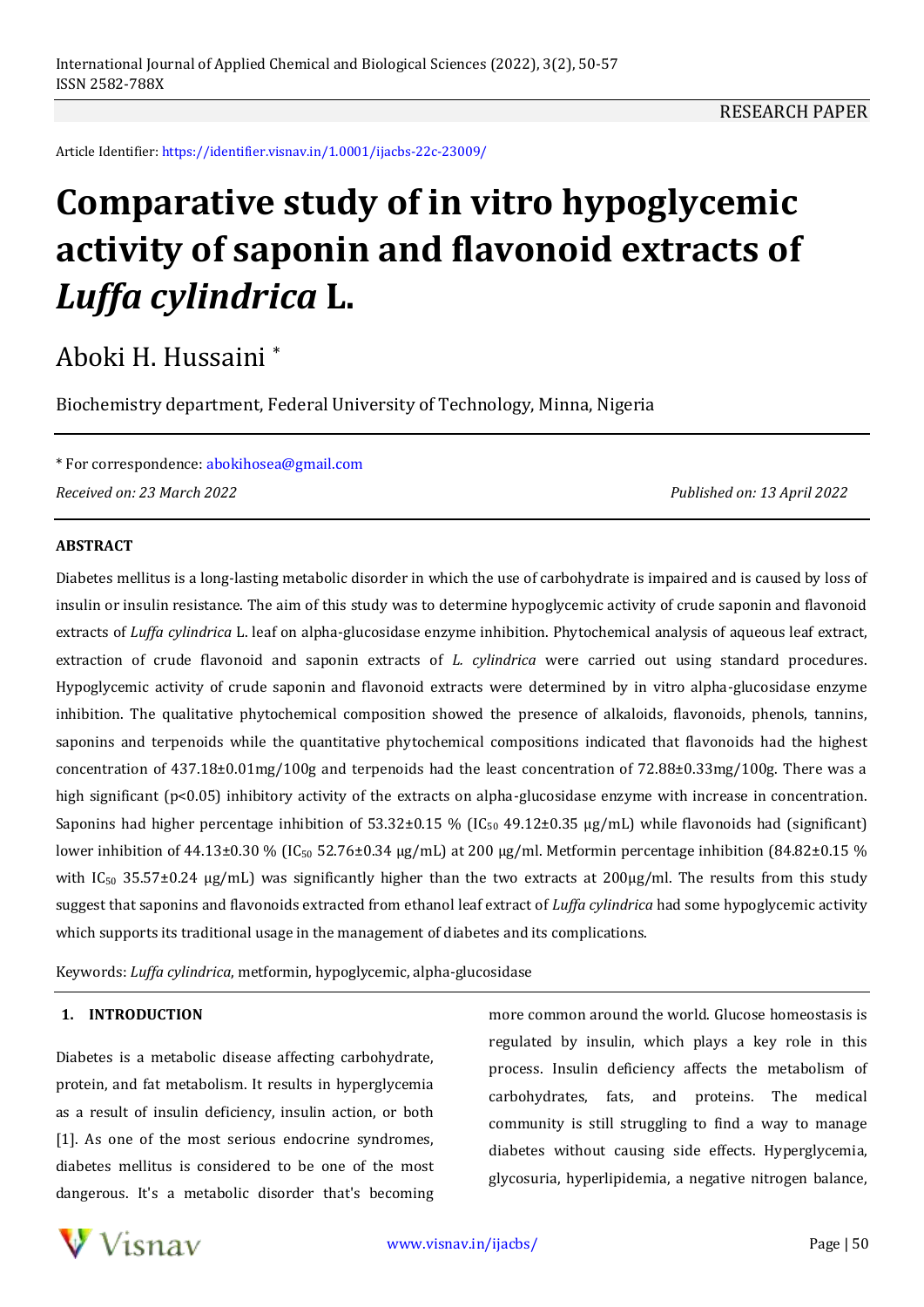and sometimes ketonemia are the symptoms of this condition. When beta-pancreatic cells fail to secrete insulin, it results in type I diabetes [2]. However, type 2 diabetes is characterized by a gradual increase in insulin resistance during the early stages [3].

A lot of plants have been used for a long time as traditional medicine. Though there may not be enough scientific evidence to support their efficiency, some do appear to be effective [4]. Everything was based on experience because there wasn't enough information at the time about the causes of the ailments or which plants could be used as a remedy. It was not long before the discovery of the reasons behind using specific medicinal plants for the treatment of certain diseases. This led to a gradual shift away from the quack framework and towards explanatory facts [5].

*Luffa cylindrica* (sponge gourd) is one of the medicinal plants used in Shiroro, Niger State, to manage and treat various types of nutrients [3]. It's also known as sponge luffa, climbing okra, and Chinese okra, among others. Full-grown fruit is fibrous and inedible and is used to make scrubbing bath sponges instead of its younger fruit [6]. *Luffa cylindrica*, a member of the Cucurbitaceae family, is a popular vegetable around the world. Its fruit extract has been found to be effective as an excellent hypoglycemic agent [7].

The alpha-glucosidase enzyme is very important in carbohydrate metabolism. It catalyzes disaccharides (byproducts of polysaccharides degradation by alphaamylase) tomonosaccharides. This enzyme is inhibited by saccharides, which function ashardies in the small intestine. A decrease in glucose absorption is postulated if the alpha-glucosidase activity is inhibited. As a result, the reduction of postprandial blood glucose levels may be enhanced. Hence, reducing post prandial glucose levels in the blood by inhibiting the alpha-glycosidase enzyme can be a primary technique for managing blood glucose levels in the body [8]. This study will emphasize comparative studies on in vitro hypoglycemic activities of saponin and flavonoid extracts of *L. cylindrica*.

#### **2. METHOD AND MATERIALS**

#### *2.1. Collection and identification of plant material*

Fresh leaves of *Luffa cylindrica* were collected from Dnaiko - Chikwainya village, Shiroro Local Government Area of Niger State in the month of May 2021. The leaves of *L. cylindrica* were identified at the Department of Medicinal Plant Research and Traditional Medicine (MPR & TM), Herbarium, and Ethnobotany Unit at National Institute for Pharmaceutical Research and Development (NIPRD) Idu - Abuja and was given the voucher NIPRD/H/7236. The leaves were washed, air-dried for 6 days, and powdered with pestle and mortar into homogeneous powder. The powdery sample of the plant was stored in a well-labeled and clean container until needed for analysis.

#### *2.2. Preparation of Aqueous Extract*

About 20 g of *L. cylindrica* leaf powder sample was added to 200 mL of distilled water at 25 °C and plugged with aluminum foil paper. Cheese cloth was used to filter the mixture and then through the filter paper after 24 hrs. The filtrate was then concentrated in a water bath at 35°C (Gallenkamp Precision Water Bath 186) [9].

#### *2.3. Preliminary phytochemical screening of the aqueous*

#### *leaf extract of L. cylindrica*

Qualitative phytochemical analysis of aqueous extracts of *L. cylindrica* was conducted on the extract using the conventional procedure to determine the contents [10- 12].

- *2.3.1. Quantitative phytochemical screening of aqueous L. cylindrica leaf extract* 
	- *i. Determination of total flavonoids*

Total flavonoid was determined using the aluminum chloride colorimetric technique [13]. Quercetin was used

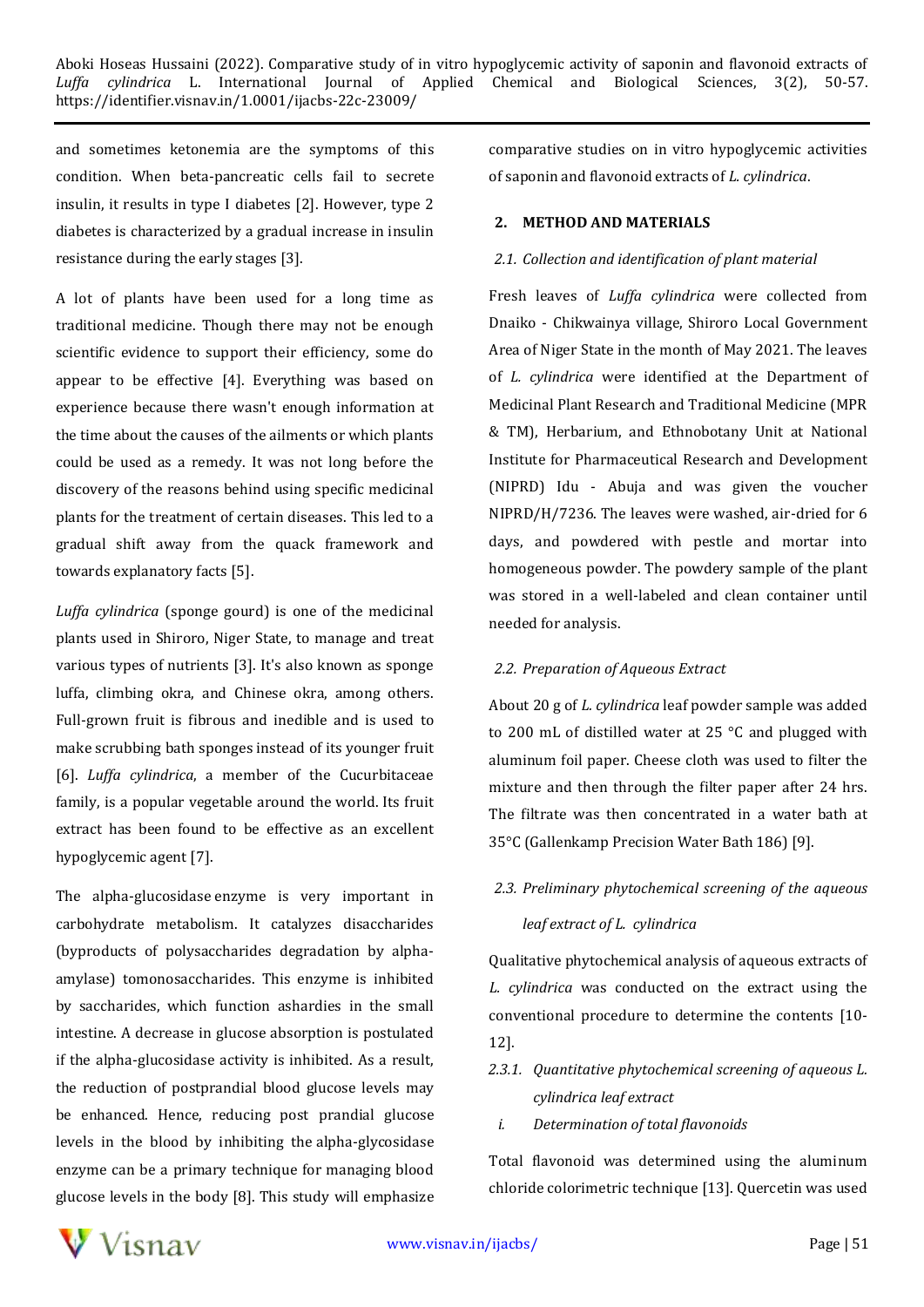to generate the calibration curve. 0.5 mL of diluted sample was pipetted to the test tube, which contained 1.5 mL of methanol. This was followed by 2.5 mL of distilled water, which was followed by 0.1 mL of 10 % AlCl3 solution and 0.1 mL of sodium acetate (NaCH3COO). Their reaction combination was measured at 415 nm (VIS–SPECTROPHOTOMETER 721) at room temperature after 30 minutes of incubation. Distilled water was substituted for the 10 % AlCl3 in the blank.

#### *ii. Determination of total alkaloids*

The sample of 0.5 g was dissolved in 96 % ethanol and 20 % H2SO<sup>4</sup> (1:1) [14]. It was then added to 5 mL of 60 % tetraoxosulfate (VI) and left to stand for 5 minutes before being filtered out again. Followed by 0.5 % formaldehyde was added to 5 mL of water, which was left to stand for 3 hours. The reading was taken at a wavelength of 565 nm wavelength, which corresponds to the absorbance. Using vincristine's extinction coefficient (E296, Ethanol ETOH =15136M1cm1) as a reference alkaloid.

#### *iii. Determination of saponins [15]*

The 0.5 g sample was boiled in 1N HCl for 4 hours to extract saponins. Filtered after cooling, 50 mL of petroleum ether was added to the filtrate and evaporated until it was dry. The residue was then treated with 5 mL of acetone ethanol. Three distinct test tubes were filled with 0.4 mL of each sample. It was followed by 2 mL of conc. H2SO4 before adding 6 mL of ferrous sulfate reagent. After 10 minutes of mixing, the absorbance at 490 nm was measured. To create the calibration curve, standard saponin was used as a standard.

#### *iv. Determination of tannins [16]*

About 0.02 g of sample was immersed in a water bath at 77-80 °C with 20 mL of 50 % methanol for 1 hour. Shaking it vigorously ensured a homogeneous mixing. A double-layered Whatman No.41 filter paper was used to filter the extract into a 100 mL volumetric flask, to which 20 mL of water, 2.5 mL Folin-Denis reagent, and 10 mL of  $Na<sub>2</sub>CO<sub>3</sub>$  were added, and the flask was thoroughly shaken. After 20 minutes, the mixture developed a bluish-green color. After color development, the absorbance of the tannic acid standard solutions and samples were measured on a UV-spectrophotometer model 721 at 760 nm.

#### *v. Quantitative test for terpenoids*

About 100 mg of dried plant extract (wi) was soaked in 9 mL of ethanol for 24 hours [17-18]. After filtering, the mixture was extracted with 10 mL of petroleum ether. Glass vials were filled with ether extract and allowed to dry completely (wf). When the ether was evaporated, the yield (%) of total terpenoids was quantified by the equation 1

$$
wi-wf / wi * 100
$$
 ...eq. 1

#### *vi. Determination of total phenols*

About 2 g sample was defatted with 100 mL of diethyl ether using soxhlet apparatus over a period of 2 hours [19]. Oil ether was used to extract the phenolic component from the fat-free sample, which was heated for 15 minutes with 50 mL of the solvent. 5 μL was taken from the extract and 10 mL of distilled water was added to the flask. 2 mL of ammonium hydroxide solution and 5 mL of concentrated amyl alcohol were also added. In order to develop the color, 30 minutes of reaction time was given to each sample. A 505 nm wavelength was used to measure the wavelength of this reaction mixture. Calibration curves were created using tannic acid.

#### *2.4. Extraction Crude Saponins*

About 40 gms of powdered sample was heated for 4 hours at 55 °C with 200 mL 40 % ethanol and then filtered. The residue was re-extracted with 400 mL of 40 % ethanol and filtered as well. The resultant extract was

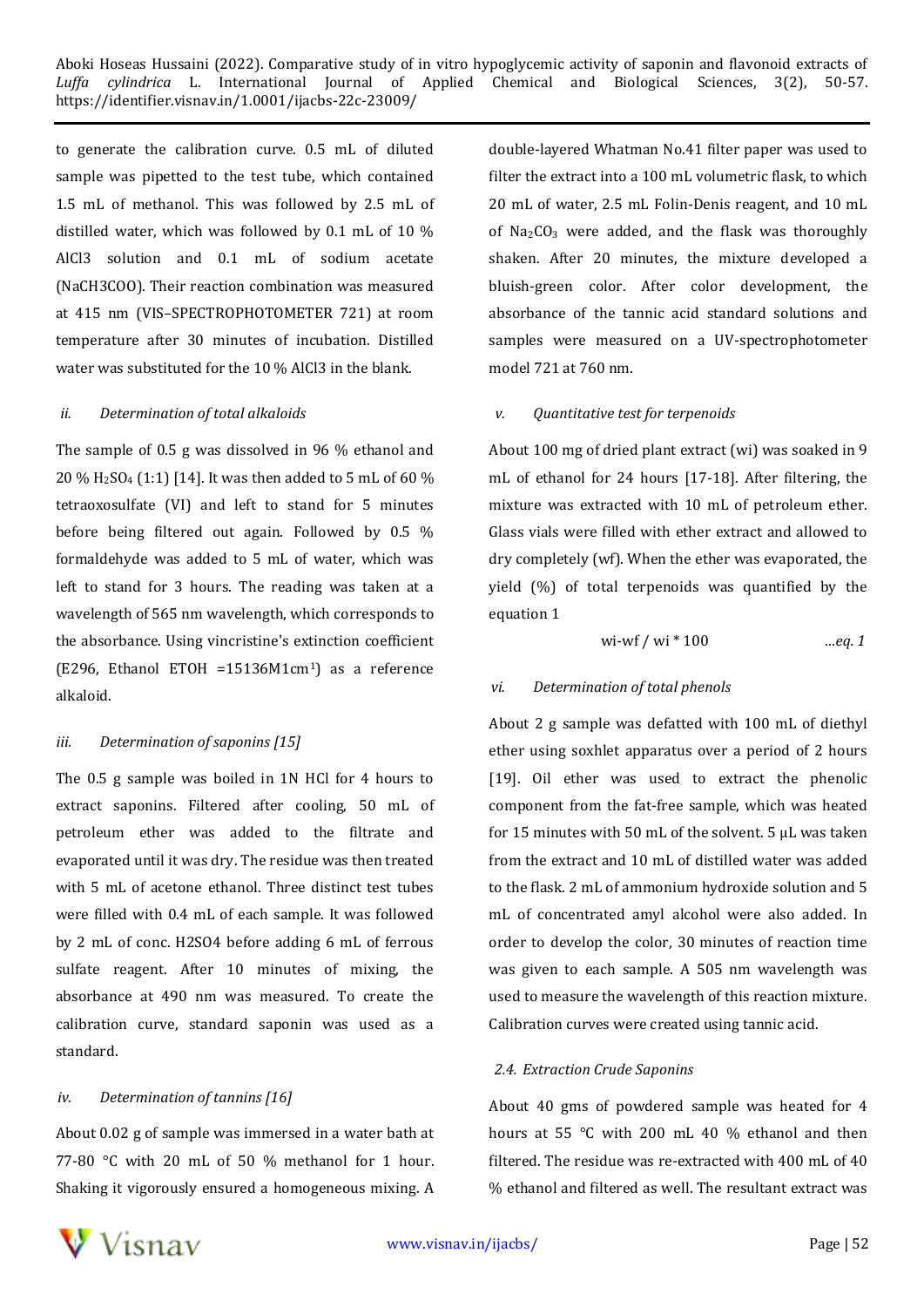concentrated in a water bath until the volume was reduced to 40 mL. Then it was combined with 20 mL nhexane in a separating funnel. The mixture was violently shaken, and the separating funnel was placed on a stand until the aqueous and n-hexane layers developed. The aqueous portion was collected whereas the n-hexane portion was thrown discarded. To the aqueous layer, was added 60 mL of n-butanol, which was mixed vigorously. As a result, all of the n-butanol was extracted four times and then treated with 10ml of 5 % NaCl solution. A water bath was used to concentrate and dry the nbutanol (crude saponin) extract [20].

#### *2.5. Extraction of Crude Flavonoids*

The extraction of crude flavonoids was done using the combined methods by Dianur *et al*., (2020) and Awraris *et al*., (2016) [21-22]. The extraction started by mixing 40 g of sample with 200 mL of 1 % HCl in 80 % ethanol (1 % HCl to break glycosidic linkage of flavonoids). The mixture was left in cold maceration for 3 days. The mixture was filtered through cheesecloth and then filter paper. It was concentrated at 40 mL. The mixture was mixed with 20 mL n-hexane in a separating funnel (nhexane to defat the plant material) and then-hexane fraction was discarded. 60 mL of ethyl acetate was added to the ethanol layer and mixed properly. This process was repeated 4 times and all the ethyl acetate layers were collected and concentrated to dryness in a water bath at 35 °C as flavonoid-rich fraction.

### *2.6. Determination of alpha-glucosidase enzyme inhibition*

To determine the inhibitory activity of alpha-glucosidase, 1 mL of a solution of the starch substrate (2 % w/v maltose), 1 mL 0.2 M Tris-Chloride buffer pH 8.0 and various concentrations of metformin, crude saponin, and flavonoid extracts of the *Luffa cylindrica* leaf were pipetted into each test tube and incubated (Gallenkamp Economy Incubator size 1) for 5 minutes at 37 °C. To the blank test tube, distilled water was added instead of plant extract as a control. To begin the reaction, 1 ml of the alpha-glucosidase enzyme (1 U/mL) was added to each test tube, followed by 40 minutes of incubation at 35 °C. 2 mL of 6N HCl was added to stop the process. This was followed by a measurement of the color intensity at 540 nm (UV-VIS Spectrophotometer 752) [23-24].

To Compute 50 % Inhibitory Concentration (IC50) the percentage of inhibitory activity at five different levels of plant extracts [25]. And it was calculated using the equation 2,

%Inhibition =  $(Ac-As)*100$ 

Ac

Where, Ac = the absorbance of the control and As = the absorbance of the sample

#### *2.7. Statistical Analysis*

The statistical data analysis was performed using Analysis Of Variance (ANOVA) at a level of confidence of 5% (p<0.05), using the SPSS analytical program. Means  $\pm$ Standard Errors of percentage (%) inhibition were used to express the findings of the study.

#### **3. RESULTS AND DISCUSSION**

#### *3.1. Qualitative Phytochemical Screening*

The preliminary phytochemical screening tests for the aqueous extract of *L. cylindrica* Linn leaf revealed the presence of six phytochemicals (Table 1). Phytochemical compounds such as alkaloids, steroids, flavonoids, phenols, tannins, saponins, and terpenes were screened in the extract.

In the human body, these phytochemical constituents interact directly or indirectly with the body's chemistry. Once the active constituents are absorbed into the blood, these constituents derive the required benefits by circulating and influencing the bloodstream [26]. This is related to the work of Omagha *et al*., who reported the

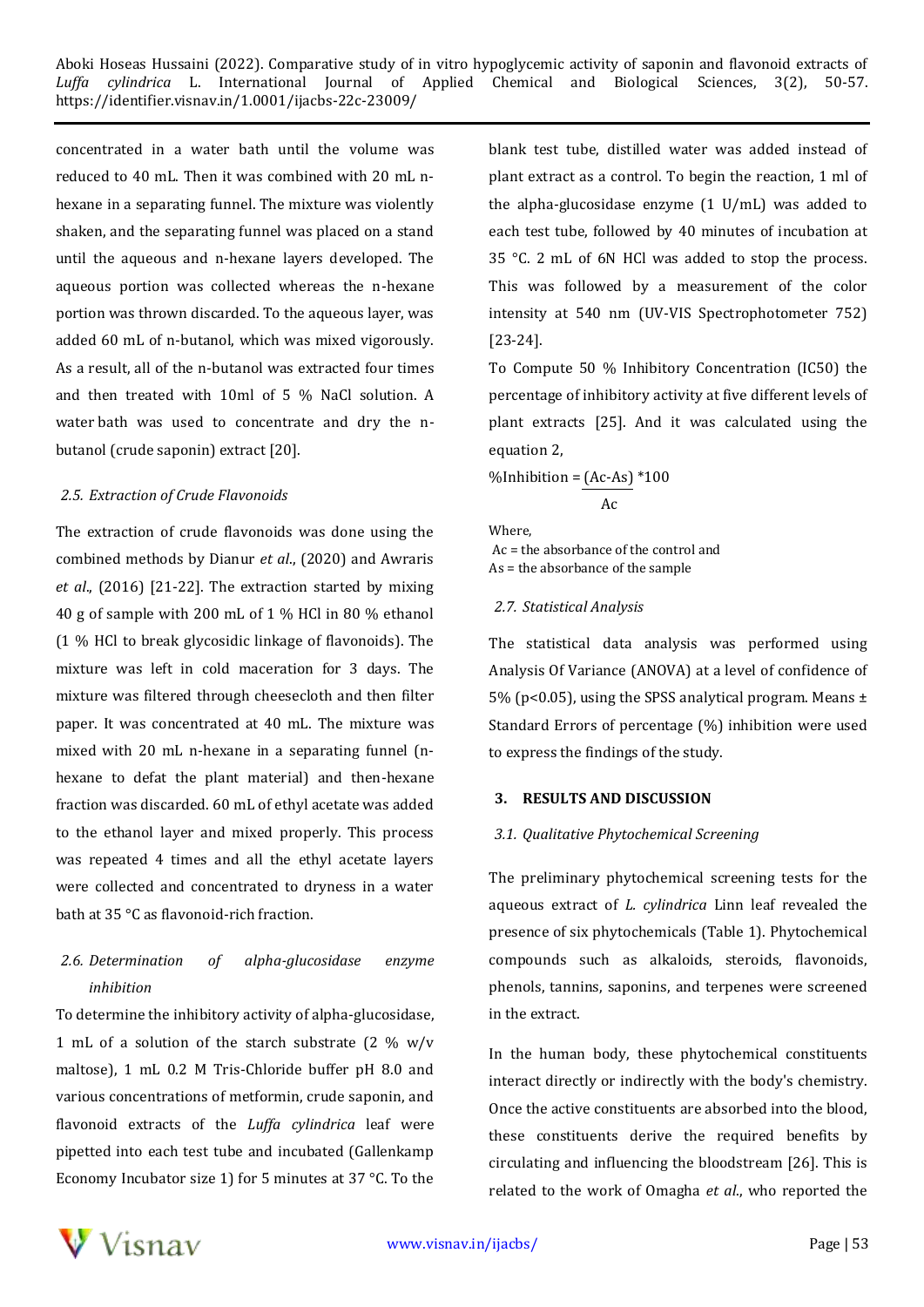presence of saponin in *M. indica* [27]. Saponins have been reported by Ng *et al*., (1986) to stimulate the

release of insulin and block the formation of glucose in the bloodstream [28]. Vessal *et al*., (2003) reported that flavonoids suppress the glucose level, reduced plasma cholesterol, and triglycerides significantly, and increased their hepatic glucokinase activity probably by enhancing the insulin release from pancreatic islets [29].

#### *3.2. Quantitative Phytochemical Constituents*

The quantitative phytochemical composition of *L. cylindrica* leaf aqueous extract is presented in Table 2 in mg/100g. Flavonoids (437.18±0.01 mg/100g) concentration was significantly higher than saponins (123.54±0.02 mg/100g). Terpenoids had the least concentration of (72.88±0.33 mg/100g).

The result from the quantitative analysis shows that flavonoids are the most abundant of the phytochemical constituents of *L. cylindrica* leaf. Saponins were also found in a significant (p<0.05) amount and the least among the phyto-constituents quantified in the plant leaf were terpenoids. Phyto-constituents of plants are responsible for their therapeutic properties, saponins and flavonoids have been widely reported to have hypoglycemic properties [28-29]. The presence of a high concentration of flavonoids in *L. cylindrica* leaf could be responsible for the significant alpha-glucosidase inhibition, this is in correlation with the report of Sundar and Vijey, (2017) [8].

*3.3. Hypoglycemic Effect of Crude Saponin and Flavonoid Extracts on Alpha-Glucosidase Enzyme* 

|  |  |  |  | The in vitro hypoglycemic activity of crude saponin and |  |
|--|--|--|--|---------------------------------------------------------|--|
|  |  |  |  |                                                         |  |

| Table 1. Qualitative compositions of <i>L. cylindrica</i> leaf                                                                                       |                         |                               |                              |  |  |  |  |
|------------------------------------------------------------------------------------------------------------------------------------------------------|-------------------------|-------------------------------|------------------------------|--|--|--|--|
| Phytochemicals                                                                                                                                       |                         | Inference                     |                              |  |  |  |  |
| Alkaloids                                                                                                                                            |                         | Present                       |                              |  |  |  |  |
| Steroids                                                                                                                                             |                         | Absent                        |                              |  |  |  |  |
| Flavonoids                                                                                                                                           |                         | Present                       |                              |  |  |  |  |
| Phenols                                                                                                                                              |                         | Present                       |                              |  |  |  |  |
| Tannins                                                                                                                                              |                         | Present                       |                              |  |  |  |  |
| Saponins                                                                                                                                             |                         | Present                       |                              |  |  |  |  |
| Terpenes                                                                                                                                             |                         | Present                       |                              |  |  |  |  |
| Table 2. Quantitative phytochemical compositions of L. cylindrica leaf                                                                               |                         |                               |                              |  |  |  |  |
| Phytochemicals                                                                                                                                       |                         |                               | Concentration (mg/100g)      |  |  |  |  |
| Flavonoids                                                                                                                                           |                         | 437.18±0.01 <sup>a</sup>      |                              |  |  |  |  |
| Alkaloids                                                                                                                                            |                         |                               | 253.00±18.00b                |  |  |  |  |
| Saponins                                                                                                                                             |                         |                               | 123.54±0.02 <sup>e</sup>     |  |  |  |  |
| Tannins                                                                                                                                              |                         | 132.05±0.03d                  |                              |  |  |  |  |
| Terpenoids                                                                                                                                           |                         | 72.88±0.33f                   |                              |  |  |  |  |
| Phenols                                                                                                                                              |                         | 143.35±0.01c                  |                              |  |  |  |  |
| Table 3. Inhibitory effect of crude saponin and flavonoid extracts on alpha-glucosidase enzyme                                                       |                         |                               |                              |  |  |  |  |
| Concentration (µg/ml)                                                                                                                                | Metformin               | Saponins (%Inhibition)        | Flavonoids                   |  |  |  |  |
| 40                                                                                                                                                   | 28.57±0.22 <sup>e</sup> | $8.67 \pm 0.08$ <sup>e</sup>  | $6.98 \pm 0.30$ <sup>e</sup> |  |  |  |  |
| 80                                                                                                                                                   | 47.02±0.15d             | 16.62±0.08d                   | 15.45±0.15d                  |  |  |  |  |
| 120                                                                                                                                                  | $61.76 \pm 0.15$ c      | 33.05±0.30c                   | 29.73±0.34c                  |  |  |  |  |
| 160                                                                                                                                                  | 76.75±0.26 <sup>b</sup> | 42.50±0.11 <sup>b</sup>       | 41.26±0.34b                  |  |  |  |  |
| 200                                                                                                                                                  | 84.82±0.15 <sup>a</sup> | $53.32 \pm 0.15$ <sup>a</sup> | 44.13±0.30 <sup>a</sup>      |  |  |  |  |
| $IC_{50}$                                                                                                                                            | 35.57±0.24f             | 49.12±0.35f                   | 52.76±0.34f                  |  |  |  |  |
| Each value is a mean ± standard error based on a three-replicate analysis. A significant difference (p<0.05) exists between means in the same column |                         |                               |                              |  |  |  |  |

with different superscripts

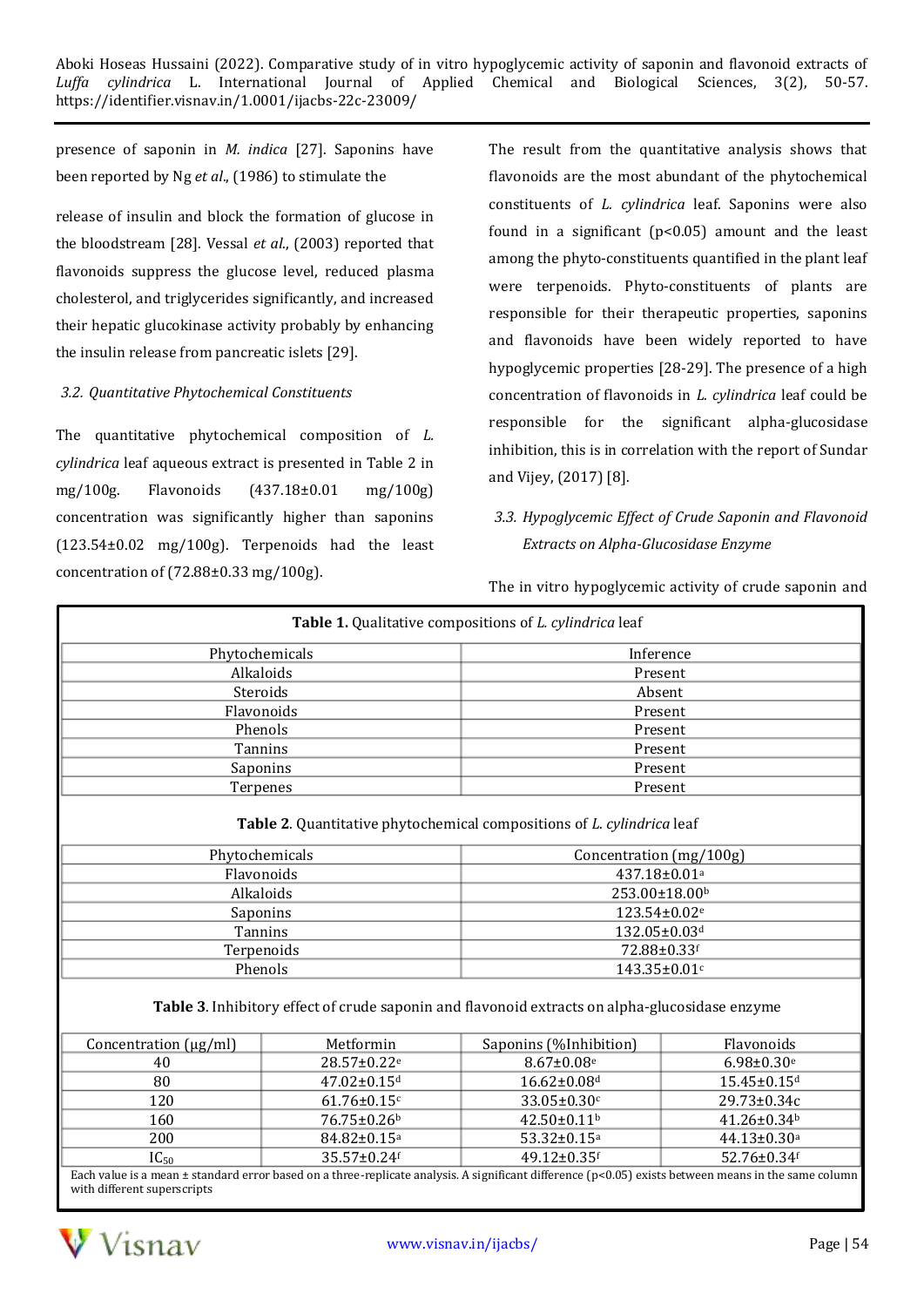crude flavonoid extracts of *L. cylindrica* leaf are presented below (Table 3) showing the percentage inhibition of 40, 80, 120, 160, 200 μg/mL respectively using metformin as standard. The inhibitory effect was concentration-dependent. The highest percentage inhibition (53.32±0.15 %) was observed in saponins extract at 200 μg/ml with the IC<sub>50</sub> 49.12±0.35 μg/ml while flavonoids had  $44.13\pm0.30$  %, with the  $IC_{50}$ 52.76±0.34 μg/ml. Metformin was significantly higher than the two extracts with inhibitory activity of  $(84.82\pm0.15\%$ , IC<sub>50</sub> 35.57 $\pm$ 24 μg/ml).

The digestive enzyme, alpha-glucosidase is a carbohydrate-hydrolase that catalyzes disaccharides to monosaccharides, which leads to postprandial hyperglycemia [8]. From the result of hypoglycemic activity of the extracts obtained, it showed a dosedependent increase in percentage inhibitory activity against alpha-glucosidase enzyme for all extracts. There was a highly significant (p<0.05) inhibitory activity of the extracts on alpha-glucosidase enzyme with an increase in concentrations. Saponins had higher inhibitory activity on alpha-glucosidase enzyme and thus lower  $IC_{50}$  when compared to flavonoids at varying concentrations. This may be due to the fact that saponins are reported by Pan *et al*., to have inhibitory activity on alpha-glucosidase enzyme and decrease glucose uptake through the intestinal epithelium [30]. Metformin inhibitory activity on the enzyme tends to be significantly higher than the two extracts. This could be due to the fact that Metformin is linked to improving peripheral sensitivity to insulin, through a stimulated tissue glucose uptake by a transporter link system [31]. This work was related to the work by Sundar and Vijey, (2017) that showed significant inhibitory activity of the enzyme with an increase in the concentration of ethanolic extract [8].

Furthermore, in both alloxan and fructose-induced hyperglycemia, saponins have been found to elicit a

decrease in glucose concentration, which could be attributed to the presence of triterpenoid. According to other research, saponins were effective in reducing the effects of experimental hyperglycemia caused by adrenaline, glucose, and alloxan [32]. Saponins from *Entada phaseoloides* (L) were also employed by Tao and colleagues to treat type 2 diabetic rats with hyperglycemia, hyperlipidemia, and insulin resistance [33].

#### **4. CONCLUSION**

The crude saponins and flavonoids extracted from the ethanol leaf extract of *L. cylindrica* showed some hypoglycemic activity at the doses used. This justifies its traditional use in the management of diabetes and its complications, and further supports earlier reports on the use of the leaf in hypoglycemic studies.

It is recommended that further studies on the isolation, purification and identification of active compounds, in vivo hypoglycemic activity, and the mechanism of action of this medicinal plant should be carried out.

#### **5. ACKNOWLEDGEMENT**

The author would like to sincerely acknowledge his supervisor for immense effort towards making this work a success. The author would also like to appreciate his parents and siblings for their supports.

#### **6. CONFLICT OF INTEREST**

The authors have declared that there is no conflict of interest.

#### **7. SOURCE/S OF FUNDING**

NA

#### **8. REFERENCES**

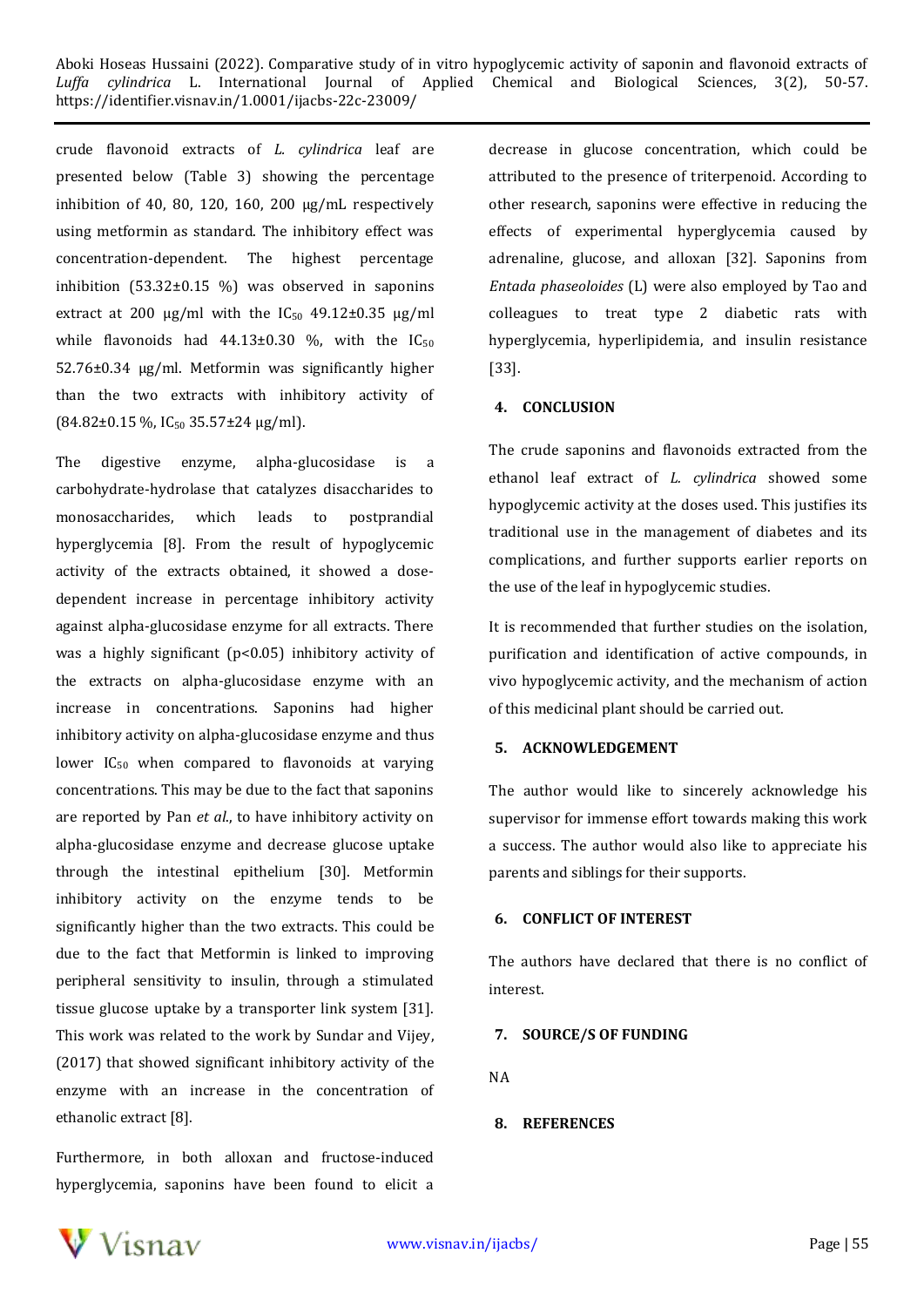- 1. CDC & Prevalence, 2020. Diabetes, Retrieved from: www.cdc.gov/diabetes/basics/diabetes.html
- 2. Du, Q., Xu, Y., Li, L., Zhao, Y., Jerz G., Winterhalter, P. (2006). Antioxidant constituents in the fruits of Luffa cylindrica (L.). *Journal of Agriculture and Food Chemistry*, **54***(41)*, 86–90
- 3. Abigail, L.C., & Metuaghan, E.A. (2019). Evalution of anti-diabetic potential of aqueous extract of "Luffa cylindrica" (Native Sponge/Sponge Gourd) leaf and seed on alloxan induced diabetic wistar rats. *International Journal of Biochemistry Research and Review*, **25***(1)*, 1-8.
- 4. Sofowora A., 2008. Medicinal plants and traditional medicine in Africa, Spectrum Books: Vol. 4 3rd Edn, WB Saunders Company Ltd Ibadan: 08.
- 5. Evans W.C., 2008. Pharmacognosy. Trease and Evans' pharmacognosy, 16th Edition, London
- 6. GRIN, 2017. Luffa cylindrica. Agricultural Research Service (ARS), United States Department of Agriculture (USDA).
- 7. Seifu, T. 2004. Ethnobotanical and ethnopharmaceutical studies on medicinal plants of Chifra District, Afar Region, North Eastern Ethiopia. PhD Thesis. Addis Ababa University: School of Graduate Studies.
- 8. Sundar, R.T., & Vijey, A.M. (2017). Phytochemical evaluation and in vitro antidiabetic activity of ethanolic extract of amaranthus tristis Linn. *J. of Pharm. Sci. and Res.,* **9***(9)***:** 1586-1588.
- 9. Iweala, E.J., & Okeke, C.U. (2005). Comparative study of the hypoglycemic and biochemical effects of Catharanthus roseus (Linn) g. apocynaceae (Madagascar periwinkle) and chlorpropamide (diabenese) on alloxan-induced diabetic rats. *BIOKEMISTRI*, **17***(2)*: 149-156.
- 10. Sofowora, A. 1993. Medicinal plants and traditional medicines in Africa. Chichester John Willey & Sons New York, Pg.256
- 11. Trease, G.E., & Evans, W.C. (1989). A Text-book of Pharmacognosy. Bailliere Tindall Ltd, London, Pg.53
- 12. Harborne, J.B. 1973. Phytochemical methods: a guide to modern techniques of plant analysis. Chapman A & Hall, London, Pg 279
- 13. Chang, C.C., Yang, M.H., Wen, H.M., & Chern, J.C. (2002). Estimation of total flavonoid content in propolis by two complementary colorimetric methods, *J. of Food and Drug Analysis*, **10***(3)***:** 178- 182
- 14. Ajiboye, B.O., Ibukun, E.O., Edobor, G., Ojo, A.O., & Onikanni, S.A. (2013). Qualitative and quantitative analysis of phytochemicals in Senecio biafrae leaf. *Int'l J. of Inventions in Pharma. Sci*., **1***(5)*: 428-432
- 15. Oloyede, O.I. (2005). Chemical profile of unripe pulp of Carica papaya. *Pakistan J. of Nutrition*, **4***(6)*: 379- 381
- 16. AOAC, (1984). Official methods of analysis. Association of Official Analytical Chemists, 14th edition, AOAC, Arlington
- 17. Indumathi, C., Durgadevi, G., Nithyavani, S., & Gayathri, K. (2014). Estimation of terpenoid content and its antimicrobial property in Enicostemma litorrale. *Int'l J. of ChemTech Res*., **6***(9)***:** 4264-4267
- 18. Malik, P.K., Kolte, A.P., Baruah, L., Saravanan, M., Bakshi, B., & Bhatta, R. (2017). Enteric methane mitigation in sheep through leaves of selected tanniferous tropical tree species. Livest. Sci., 200, 29-34
- 19. Edeoga, H.O., Okwu, D.E., & Odeyemi, B.M. (2005). Phytochemical constituents of some Nigerian medicinal plants. *African Journal of Biotechnology*, **4***(7)*: 58-97
- 20. Zeb, A., Sadiq, A., Ullah, F., Ahmad, S., & Ayaz, M. (2014). Phytochemical and toxicological investigations of crude methanolic extracts, subsequent fractions and crude saponins of Isodon rugosus. *Biology Research*, **47***(1)*: 5-7.